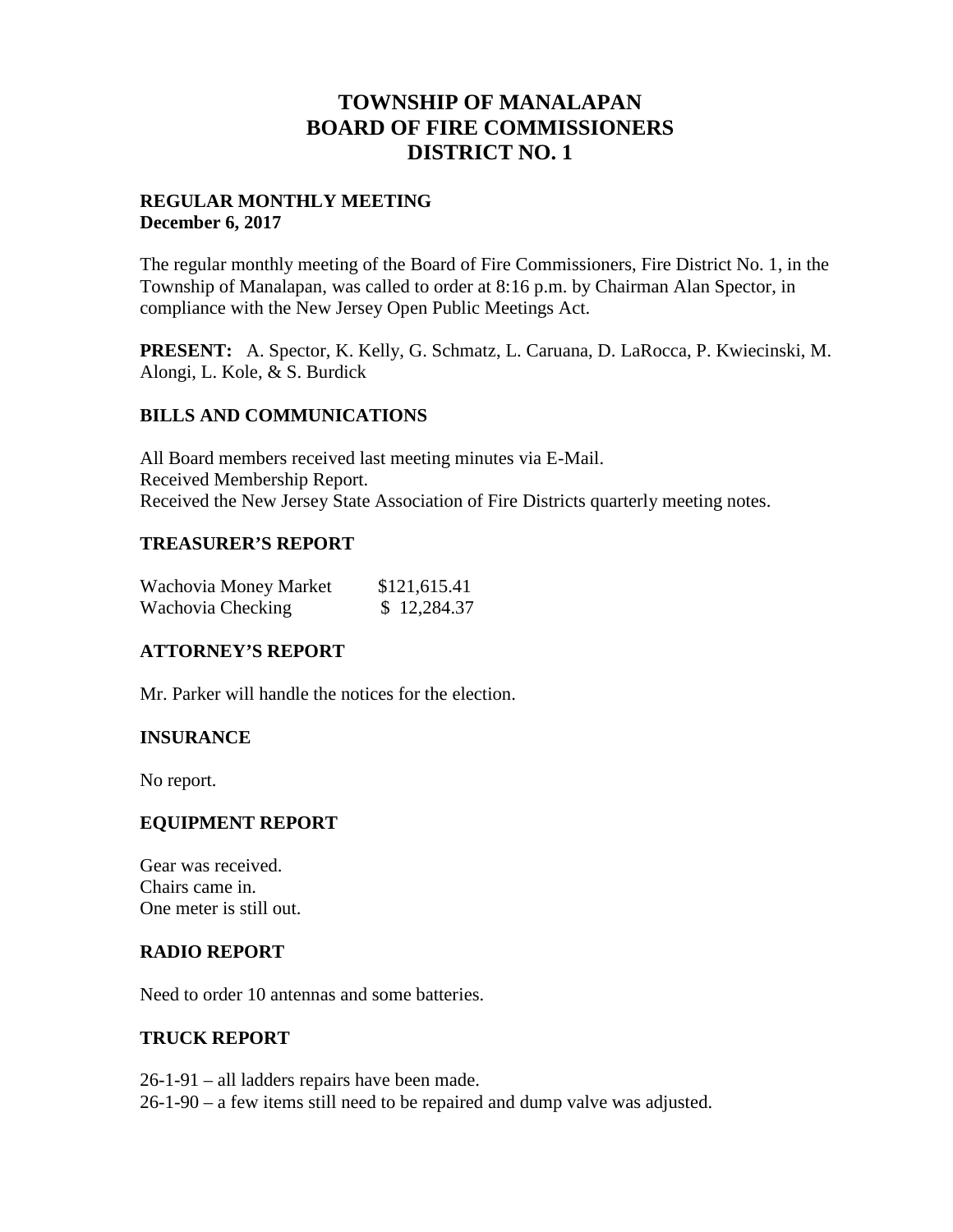## **CHIEF'S REPORT**

621 calls so far this year and 12 calls for the month of December so far.

#### **ASSOCIATION REPORT**

Audit was completed and was given to the Trustees to review.

#### **TRUSTEES' REPORT**

No report.

#### **OLD BUSINESS**

See attached.

#### **NEW BUSINESS**

Commissioner Schmatz made a motion to pay all vouchers; this was seconded by Commissioner LaRocca. All voted aye.

Commissioner Schmatz made a motion for \$550 to Liberty Lines & Sealcoating to line stripe bay door lines at both houses; this was seconded by Commissioner LaRocca. All voted aye.

Commissioner Schmatz made a motion not to exceed \$2,500 to purchase plaques/awards; this was seconded by Commissioner LaRocca. All voted aye.

Commissioner Spector made a motion for \$120 to purchase 10 antennas from Motorola; this was seconded by Commissioner LaRocca. All voted aye.

Commissioner Spector made a motion for \$75 to purchase 6 flashlight batteries from Batteries Plus; this was seconded by Commissioner LaRocca. All voted aye.

Commissioner Spector made a motion not to exceed \$1,100 to purchase miscellaneous firefighter equipment; this was seconded by Commissioner LaRocca. All voted aye.

Commissioner LaRocca made a motion not to exceed \$17,600 to purchase gear for Leandra Kane, Josh Assoulin, David Reiff, Hal Brager & Ralph DeFalco; this was seconded by Commissioner Schmatz. All voted aye.

Commissioner Kelly made a motion to move \$12,000 from Building Maintenance & Utilities to Legal & Audit, to move \$3,700 from Building Maintenance & Utilities to LOSAP, and to move \$5,000 from Building Maintenance and Utilities to Personnel; this was seconded by Commissioner LaRocca. All voted aye.

Meeting opened to the public at 8:55 P.M.

A motion was made by Commissioner Spector to adjourn; it was seconded by Commissioner Kelly and all voted aye.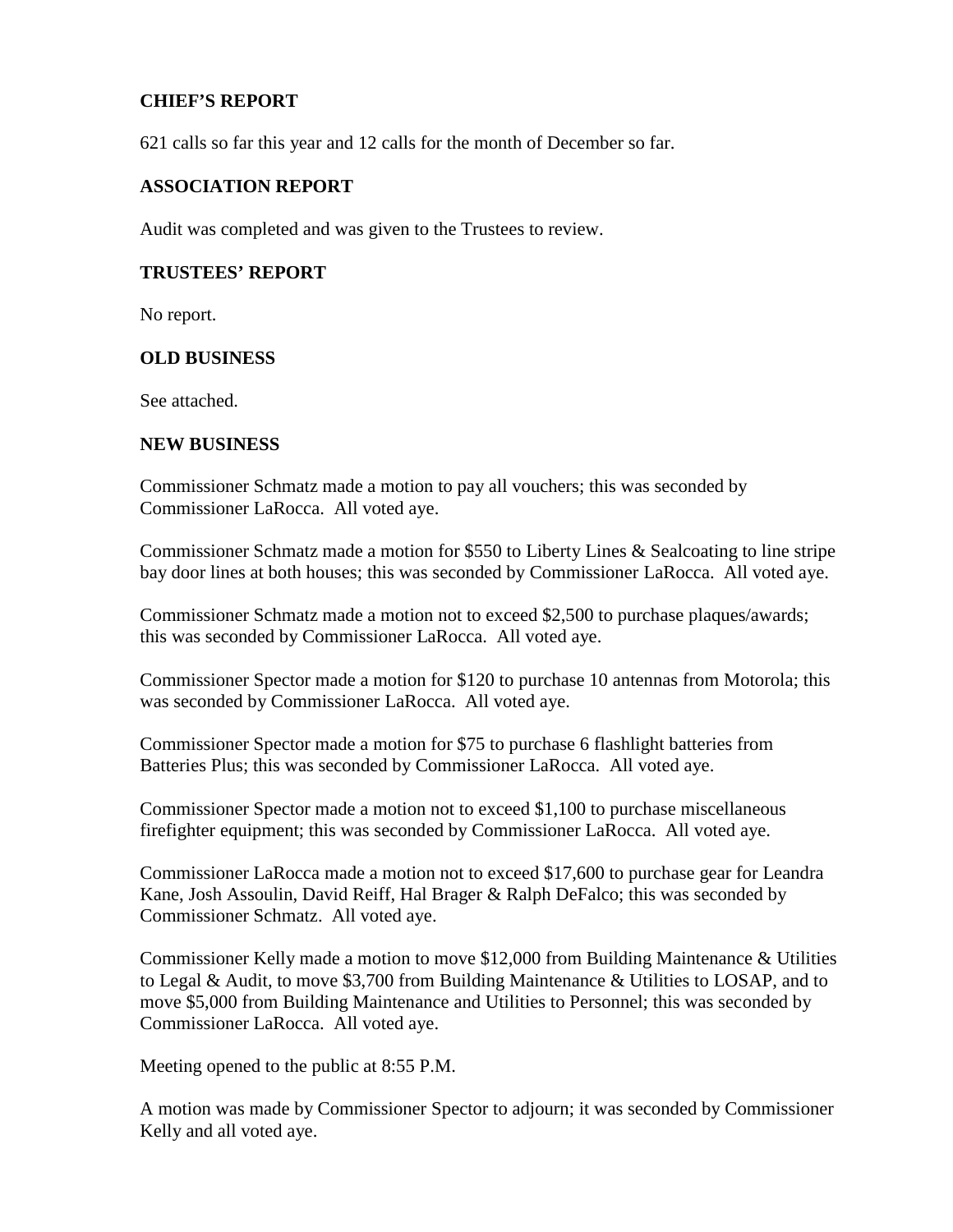Meeting adjourned at 8:57 P.M.

Respectfully submitted, Kenneth Kelly, Clerk